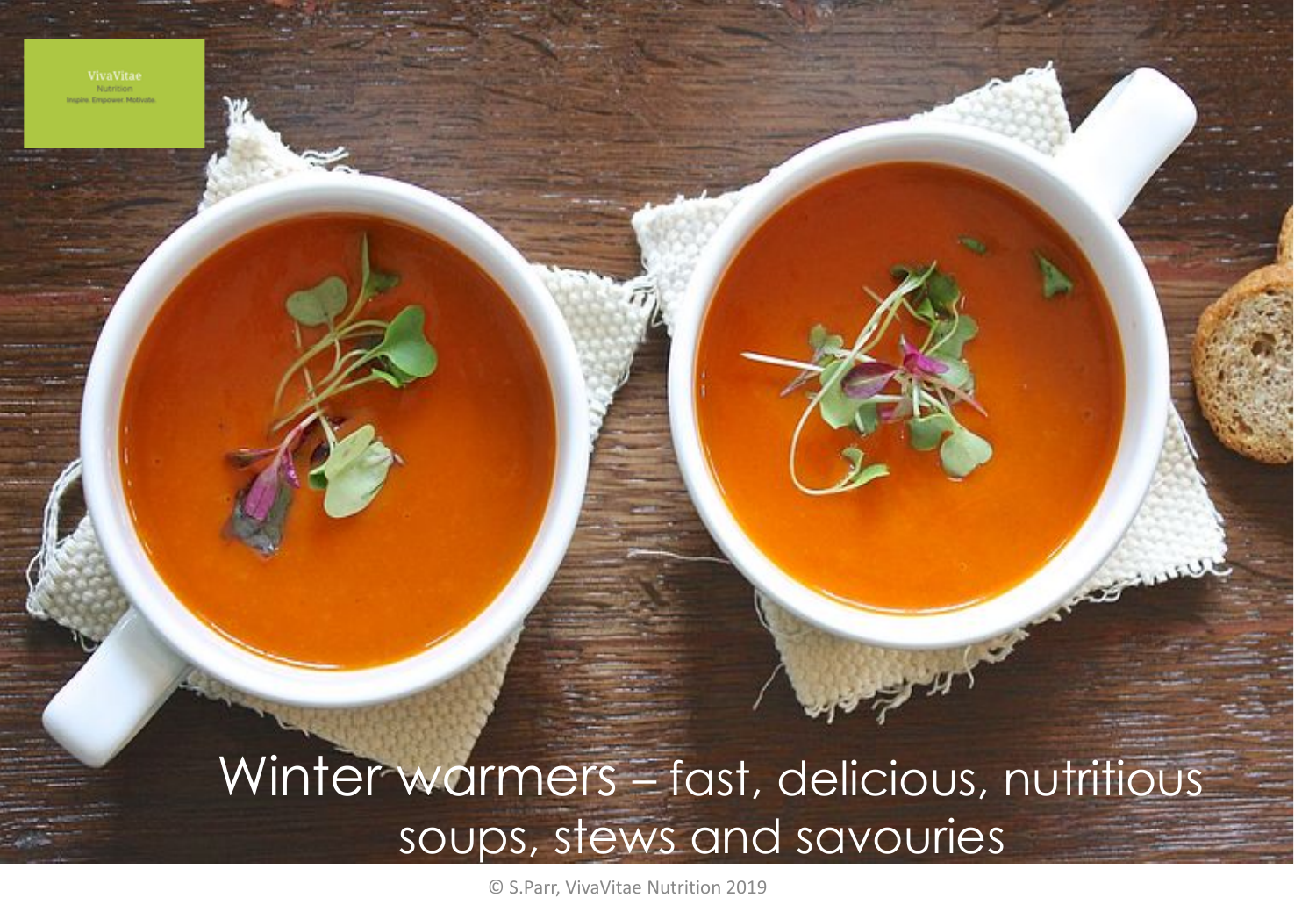# Roasted red pepper soup

Romano peppers are longer, sweeter and more flavourful than the peppers that are available in different colours. Roasting the peppers with leeks and garlic before blending brings the flavours out even more and makes a soup that can be enjoyed hot or chilled. Rich in antioxidant vitamins A & C, red peppers are also a rich source of Lycopene, to maintain healthy vision.

**Ingredients** 4 romano peppers, chopped 2 leeks, sliced into thin rings 2 cloves of garlic, halved 2 tablespoons avocado oil 3 sprigs of thyme 2 tablespoons balsamic vinegar Stock, made with an organic stock cube, to taste

> Ring the changes by using tomatoes, orange or yellow peppers instead. Roasting the veg before cooking brings out the flavour.

### Method

1. Heat oven to 200C/gas mark 6.

2. Put all the vegetables in a roasting tin, drizzle with oil and top with thyme.

3. Roast for around half an hour, until the veg has started to soften and caramelise.

4. Strip the leaves from the thyme and tip the contents of the tin into a blender (or into a bowl if you are using a hand held blender) then add the vinegar and enough stock

to liquidise to a smooth consistency (around 100mls).

5. Serve immediately topped with olive slices, basil leaves or seeds, with seeded crackers or oatcakes on the side.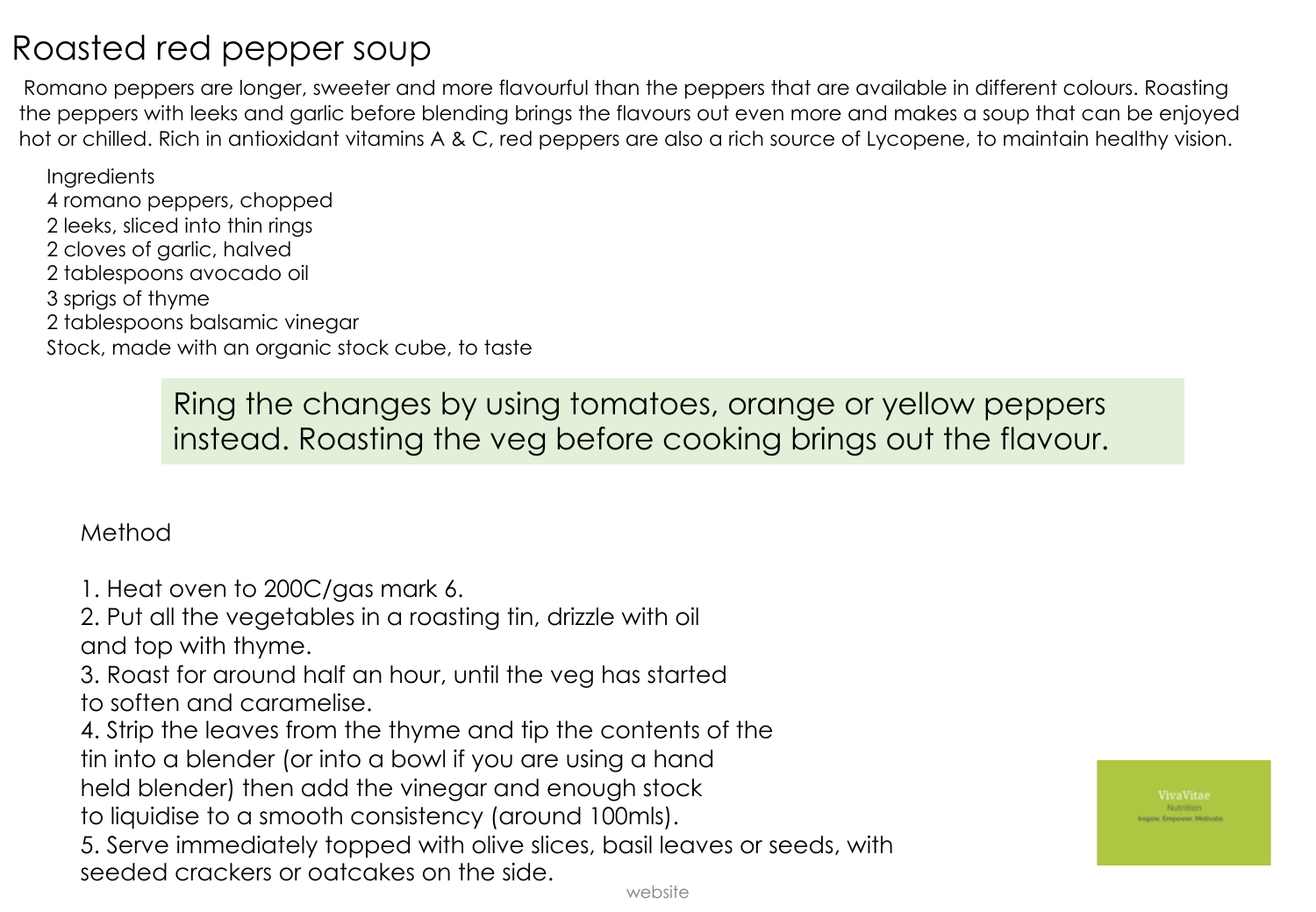# Smoothest root veg soup

Choose butternut squash, carrots, turnip, swede or pumpkin. Sprinkle with herbs such as Rosemary and Thyme and roast in the oven to soften first. Rich in vitamin A to support healthy night vision, add a swirl of yogurt for extra protein.

**Ingredients** 500g mixed root vegetables, as suggested above 2 onions, roughly chopped 2 cloves of garlic, chopped 2 tablespoons avocado oil 3 sprigs of thyme Stock, made with an organic stock cube, to taste (around 200ml) 1 can of coconut milk

Add lemongrass and dried lime leaves (remove before blending), for a zingy, Thai twist

### Method

1. Heat oven to 200C/gas mark 6.

2. Put all the vegetables in a roasting tin, drizzle with oil and top with herbs.

3. Roast for around half an hour, until the veg has started to soften and caramelise.

4. Strip the leaves from the thyme and tip the contents of the

tin into a saucepan along with the stock. Simmer until the flavours have combined then add the coconut milk and blend to serve.

5. Serve immediately topped with natural yogurt and fresh herbs or freeze to use later. 

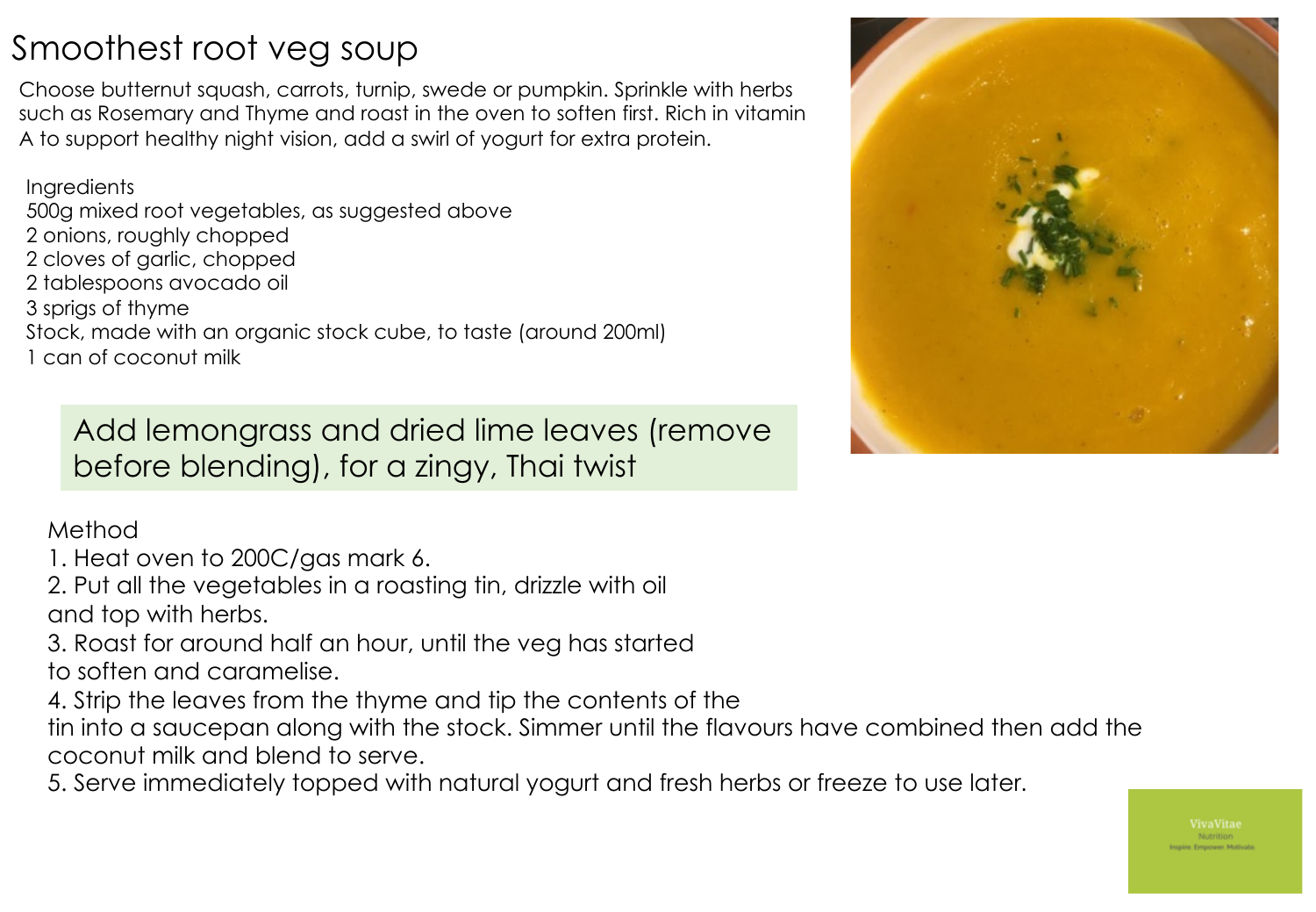## Hearty mushroom soup

Here's a warming, nutritious soup made from chestnut mushrooms enriched with vitamin D. This can be one of the nutrients that is harder to include in a totally plant- based diet as fatty fish, cheese and eggs are the usual sources. Opting for foods fortified with vitamin D can be a way round this, especially in winter.

**Ingredients** 2 leeks 1 onion 400g chestnut mushrooms (we used vitamin D – enriched mushrooms) Tablespoon of avocado oil Garlic salt Ground black pepper 500ml vegetable stock 1 tablespoon balsamic vinegar Dairy-free yogurt alternative Dried or fresh herbs as topping



Combine different varieties of mushroom together and add a slice of bread before blending for a smoother, thicker soup.

Method

1. Slice the leeks into rings and the onions into chunks and sautee in a little oil before adding the mushrooms.

2. Add the salt and pepper and put the lid back on the pan and allow all the veggies to simmer together for around 10 minutes until translucent.

4. 3. Pour the stock and vinegar into the pan and allow to simmer for around 20 minutes until all the ingredients are soft. Blend and top with dairy free yogurt alternatives and herbs.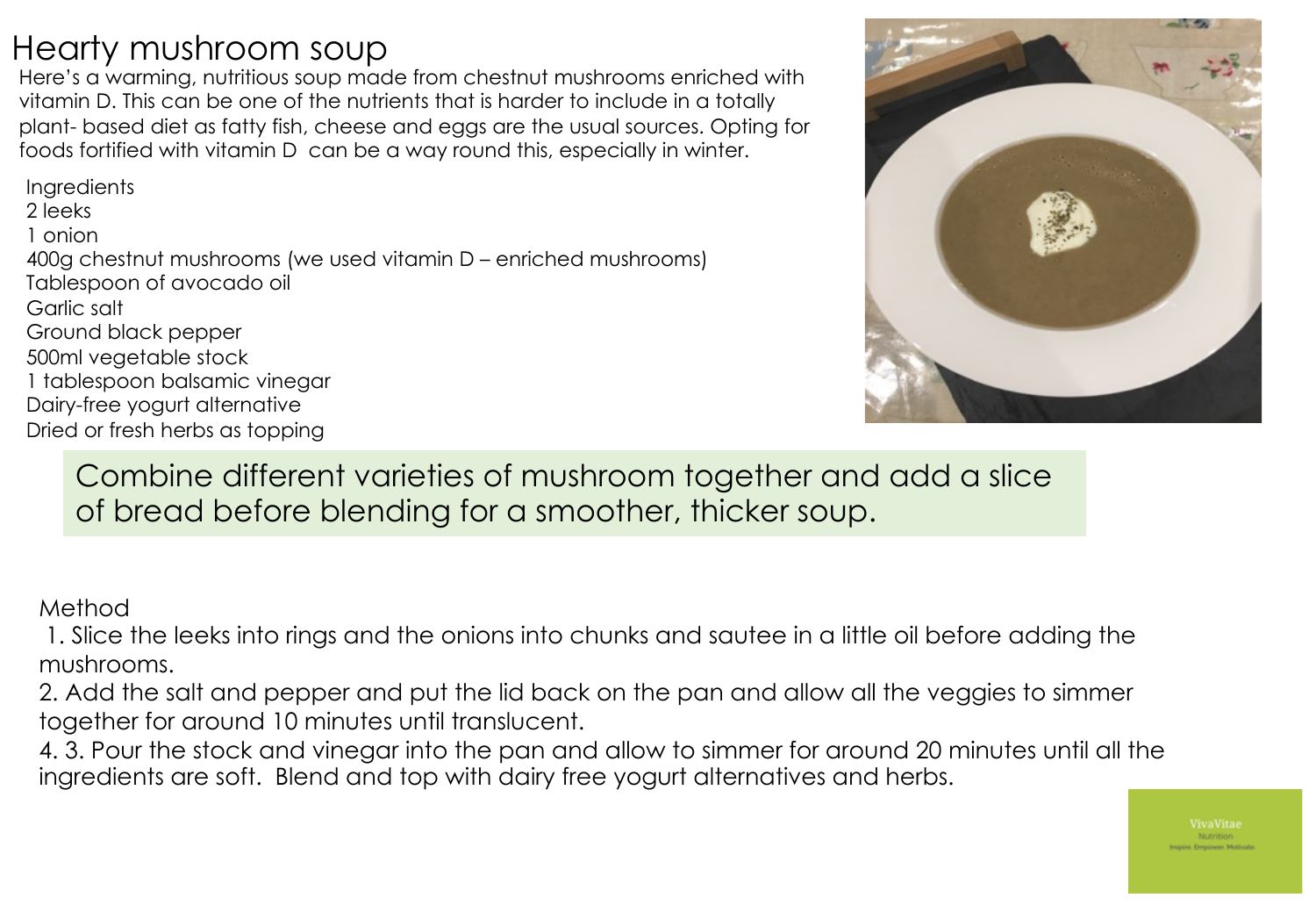## Supergreen soup

Dark green leafy veg are rich in flavonoids and carotenoids and pack an antioxidantrich punch. Antioxidants may help to counter inflammation in the body and encourage cells to regenerate. Enjoy as a filling lunch or serve as a starter.

**Ingredients** 2 leeks, sliced into rings 2 crushed cloves of garlic 3cm piece fresh ginger, peeled and sliced 1 tsp ground coriander 1 tsp turmeric 1 teaspoon of coconut or olive oil 500ml stock, (use a Kallo organic, low salt stock cube or make your own by boiling up a chicken carcass) 100g courgettes 200g mix of greens – try kale, Chinese cabbage, pak choi, collard greens and broccoli 1 tin of white haricot beans Herbs and squeeze of lime to garnish



High in fibre, rich in vitamins C, K and folate, as well as minerals potassium, selenium and calcium, greens can also be lightly steamed, or added to stews.

### Method

1. Sauté leeks, spices and ginger with leeks in oil briefly, until just starting to become translucent add the chopped courgettes and stock and simmer until soft (around 20 minutes).

2. Add the mixed greens and beans and continue to cook for ten more minutes until softened and the flavours are mixed together well. Serve as a chunky soup or blend if preferred.

3. Top with chopped herbs of your choice eg. parsley, coriander, chives and a squeeze of lime.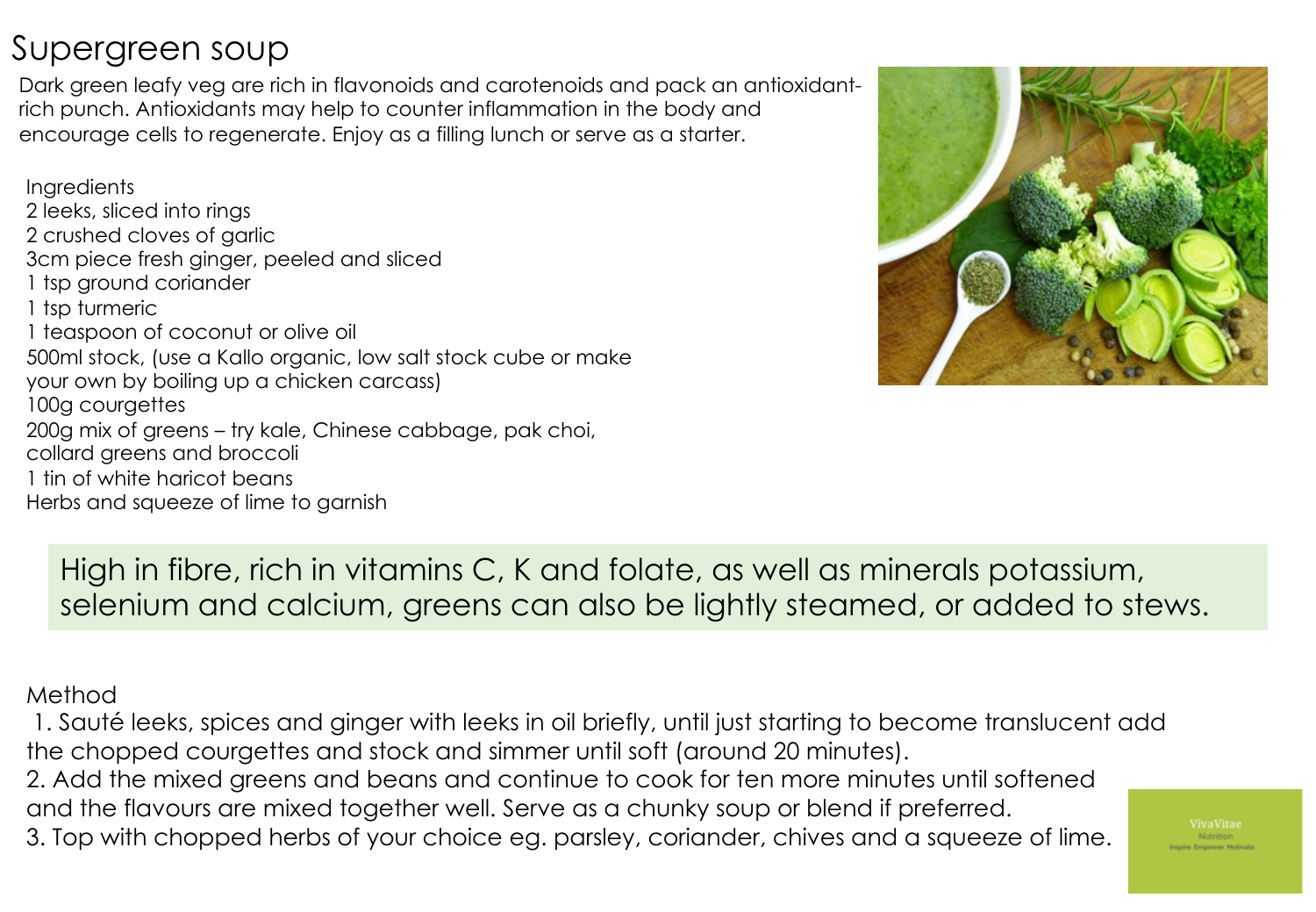# Chicken noodle soup

Boil a chicken carcass left over from the Sunday roast and add any vegetables from the fridge that need using up to make the perfect midweek meal. Noodles add protein while the collagen from the broth helps support healthy digestion.

**Ingredients** 2 cloves of garlic, chopped 1 onion, chopped 1 leek, sliced thinly 2 carrots, sliced into ribbons with a potato peeler I head of broccoli, broken into florets 2 tablespoons avocado oil 3 sprigs of thyme or parsley Handful of dried noodles 500ml stock, made with an organic stock cube, or chicken carcass



### Replace the noodles with brown rice – just add it along with the stock.

#### Method

1. Lightly sautee the garlic, onion and leek in the avocado oil until soft and translucent.

2.Add the carrot ribbons, broccoli and herbs and simmer for around 5 minutes.

3. Pour the stock over the vegetables and chopped herbs; continue to cook for 10 minutes, adding the noodles for the last few minutes, as per the pack instructions. Simmer until ingredients are soft.

4. Top with cooked chicken if liked and warm through then serve.

5. To give the soup an Asian twist, add soy sauce and oyster sauce to the stock; replace the onions with spring onions and the broccoli with pak choi.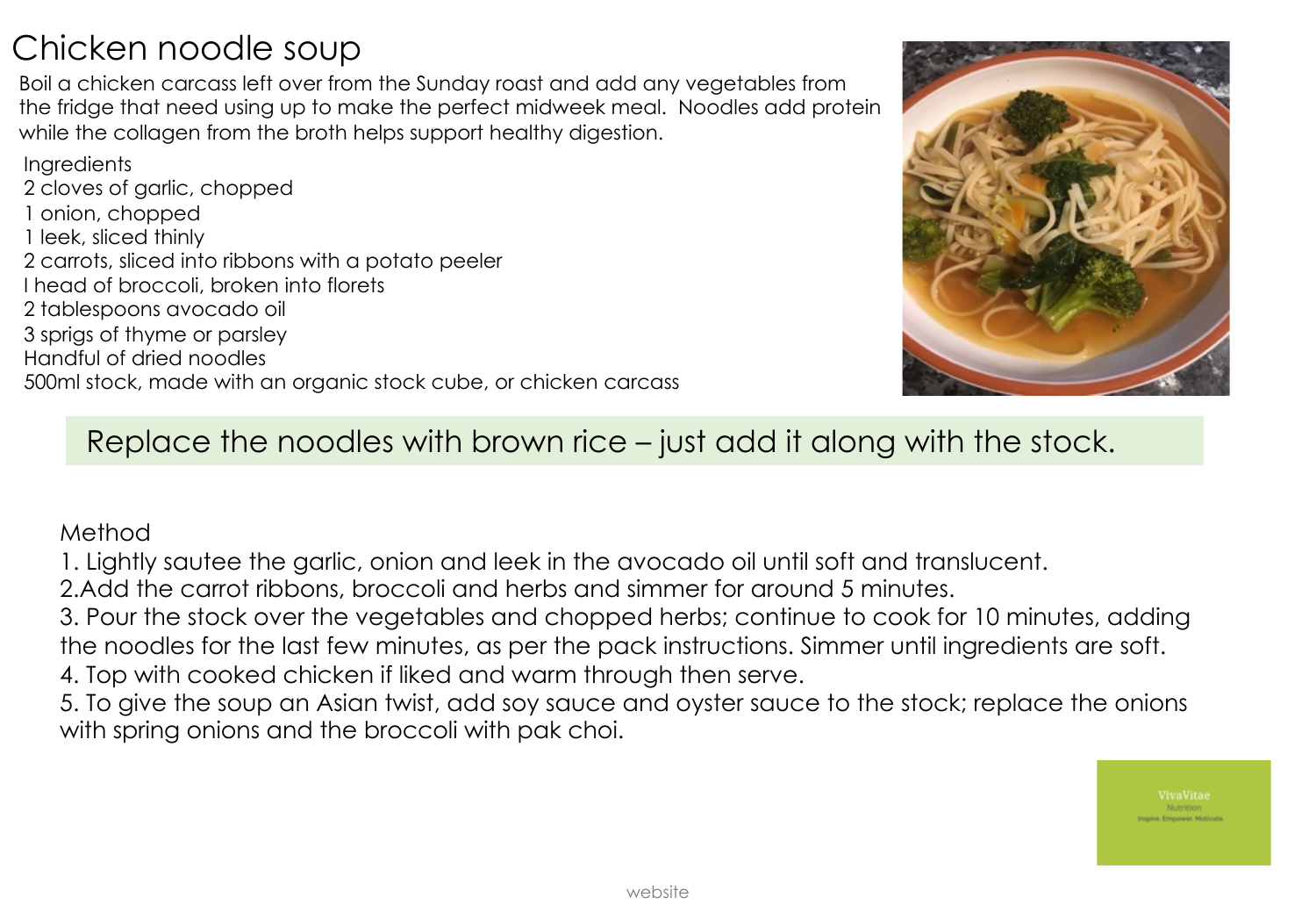# Butternut and red lentil lasagne

Packed with antioxidant ACE vitamins, this vegetable lasagne uses 'mushroom mince' (finely chopped mushrooms) instead of the usual beef filling. Red lentils give a creamy texture to the filling and add protein.

**Ingredients** 

1 bag of chopped butternut squash 1 pack of ready-prepared onions, fresh or frozen (around 150g) 1 of each red, yellow and orange peppers I pack of mushroom mince, or 150g chopped mixed mushrooms 2 cloves of garlic, chopped 2 tablespoons avocado oil 2 tins of chopped tomatoes 100g red lentils, washed Stock, made with an organic stock cube, to taste



# The filling also makes a good pasta sauce or can be served as a side.

Method

1. Heat oven to 200C/gas mark 6.

2. Put the butternut squash, tomatoes and peppers in a roasting tin, drizzle with oil .

3. Roast for around twenty minutes, until the veg has started to soften and caramelise.

4. Add the mixture to a pan along with the mushroom mince, tins of tomatoes, lentils and stock.

5. Cook for half an hour until all the ingredients are combined.

6. Layer up the filling with butternut lasagne and slices of cheese, or make a cheese sauce if more time. Serve with green salad or veg.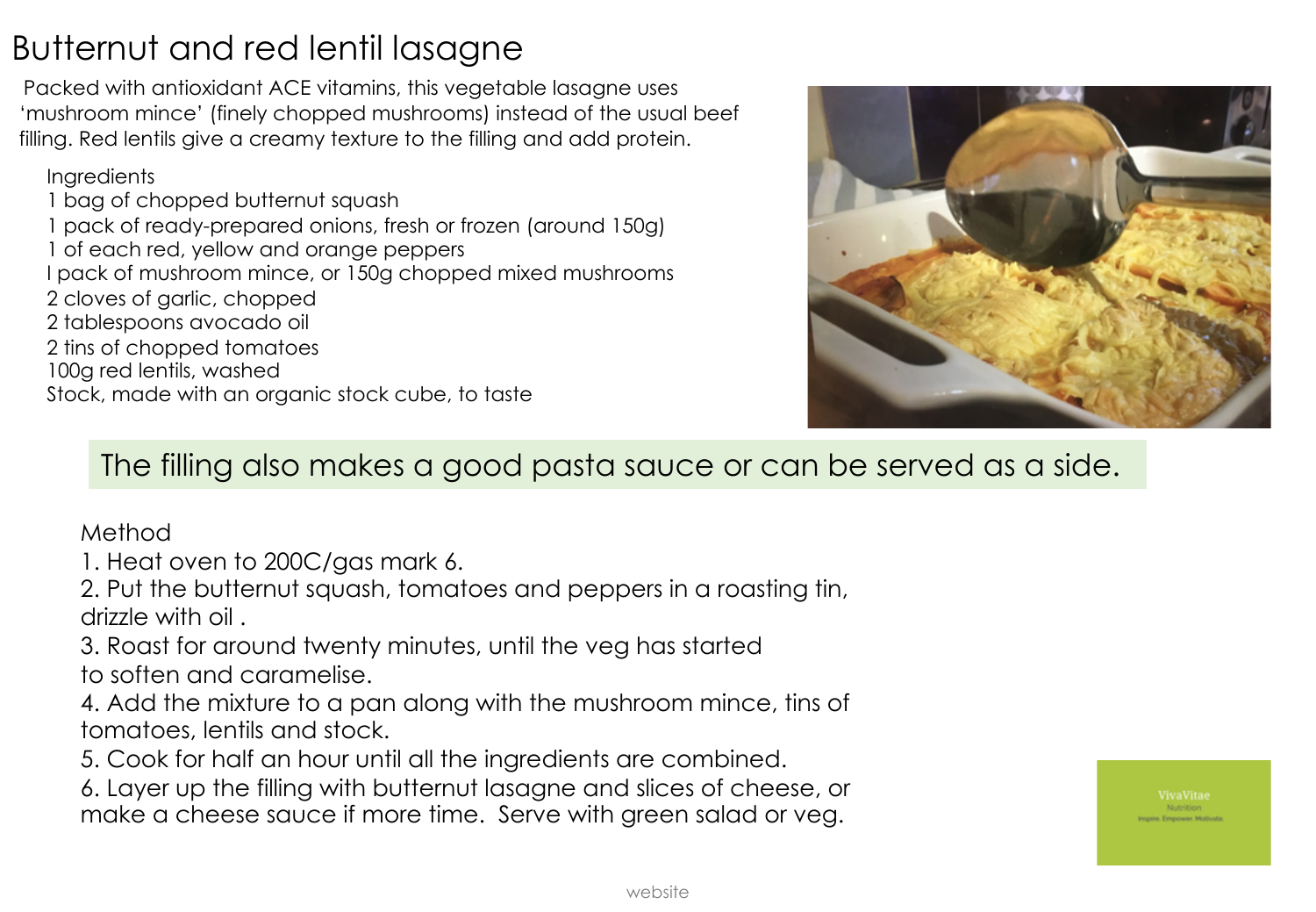# Roasted root vegetables with herbs

This combination of root vegetables works well with cherry tomatoes. Dried or fresh herbs will being out their full flavour. Full of vitamin C, and beta-carotene, this dish is full of flavour and fast to prepare.

**Ingredients** 1 pack of butternut squash slices 1 pack of baby carrots 2 carrots sliced into rings 250g cherry tomatoes 2 cloves of garlic, chopped 2 tablespoons olive oil Good sprinkling of dried herbs



## Choose slices, cubes or baby root veg so it is all ready at the same time

Method

1. Heat oven to 200C/gas mark 6.

2. Put the vegetables in a roasting tin, drizzle with oil .

3. Roast for around twenty minutes, until the veg has started

to soften and caramelise.

4. Blend if using for pasta, or leave chunkier and add butter beans or chickpeas for a vegetarian main course or serve as a colourful accompaniment to a roast dinner of chicken or beef.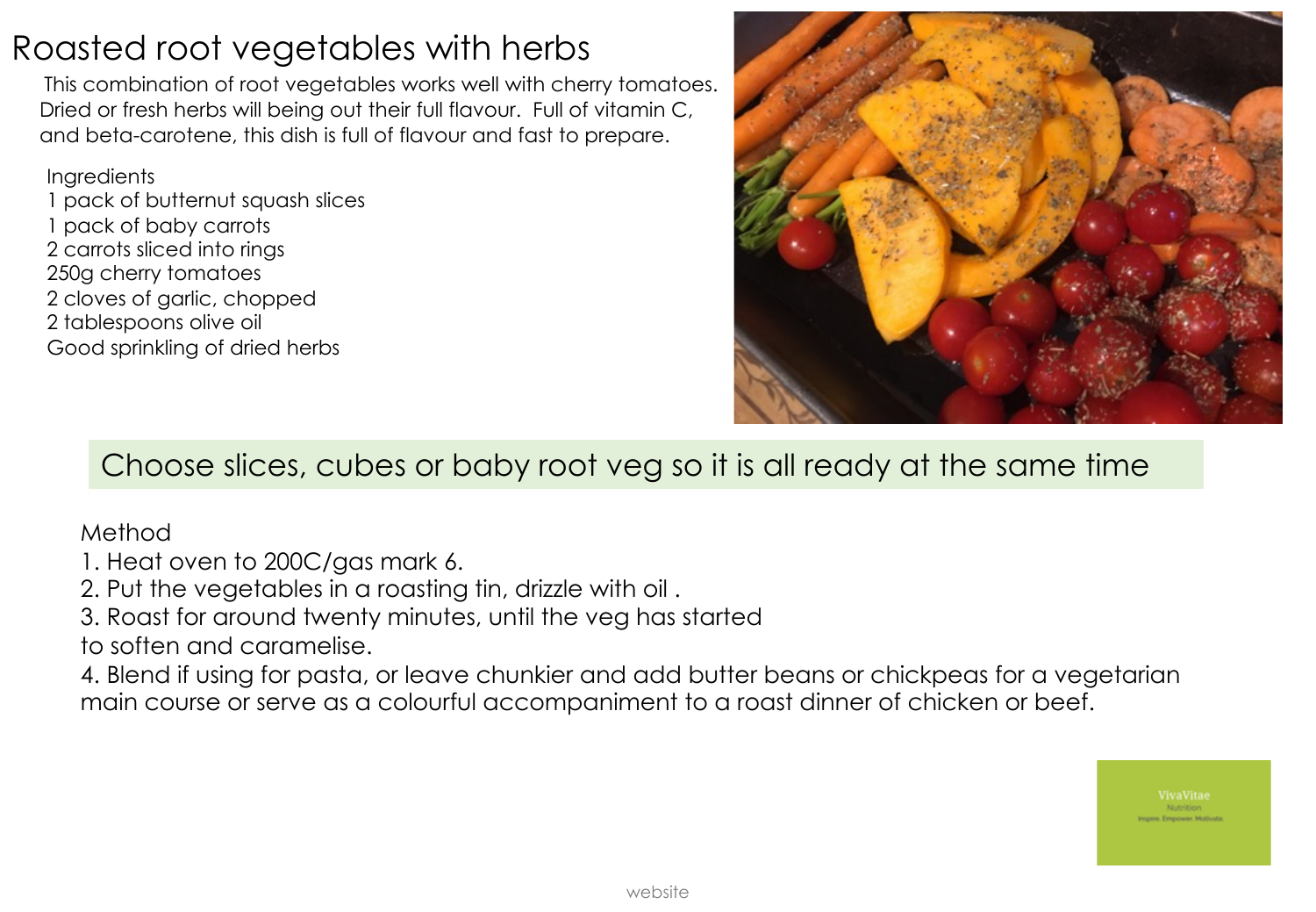# Butterbean and tomato casserole

Tinned pulses make a perfect store cupboard standby – combine with whatever vegetables you happen to have in the fridge for a warming, nutrient packed dish. Choose organic tinned pulses as they have more flavour - drain well before using. Chill any leftovers and use for tomorrow's lunch – the flavours will intensify overnight.

1 tablespoon avocado oil 1 onion, finely chopped 2 cloves garlic, crushed 1/2 butternut squash, chopped 2 carrots, sliced 2 celery sticks, sliced 1 tbsp turmeric 1 tsp smoked paprika 1 tsp mixed herbs 1 jar of passata 1 tin butterbeans 1 tin cherry tomatoes



Slow-releasing complex carbohydrates and fibre from the root vegetables and pulses help to keep you fuller for longer.

website 1. Saute the onions and garlic until soft, but not browned (around 10 minutes). 2. Add the chopped vegetables, herbs, spices and passata to pan, season and simmer until vegetables are softened but still hold their shape well. 3. Add butter beans and cherry tomatoes, stir through well, then simmer until piping hot and cooked through. Any tinned beans and pulses work well in this dish and you can ring the changes by adding green, leafy veg instead of the root veg used here. Adding it along with the tins at the end will lprevent it becoming overdone.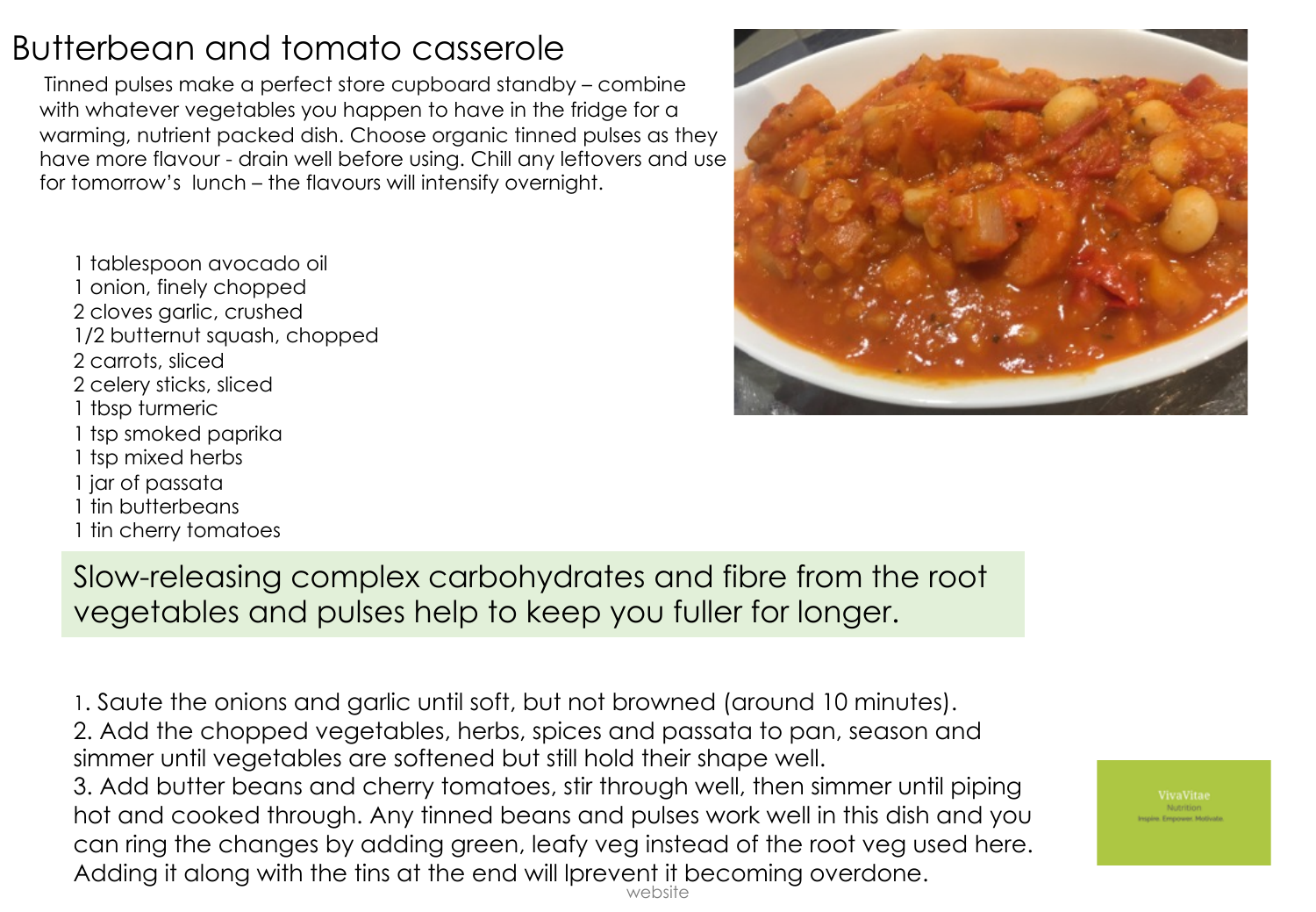# Tried and tested timesavers

While it's best to chop vegetables just before you are ready to use them to prevent the vitamin C from oxidising, ready prepared packets (fresh or frozen) have their place and mean a meal can be prepared from scratch in a lot less time. If it's a choice between choosing prepared vegetables or reaching for a ready meal, look at these ranges to help you work towards your five a day, add diversity to your diet (your gut will thank you) and put dinner on the table in no time at all. Store in the fridge.



Look for combinations that work well for soup or stew – mixed vegetable broth can be ready in under 20 minutes with minimal chopping and prep









VivaVitao

website